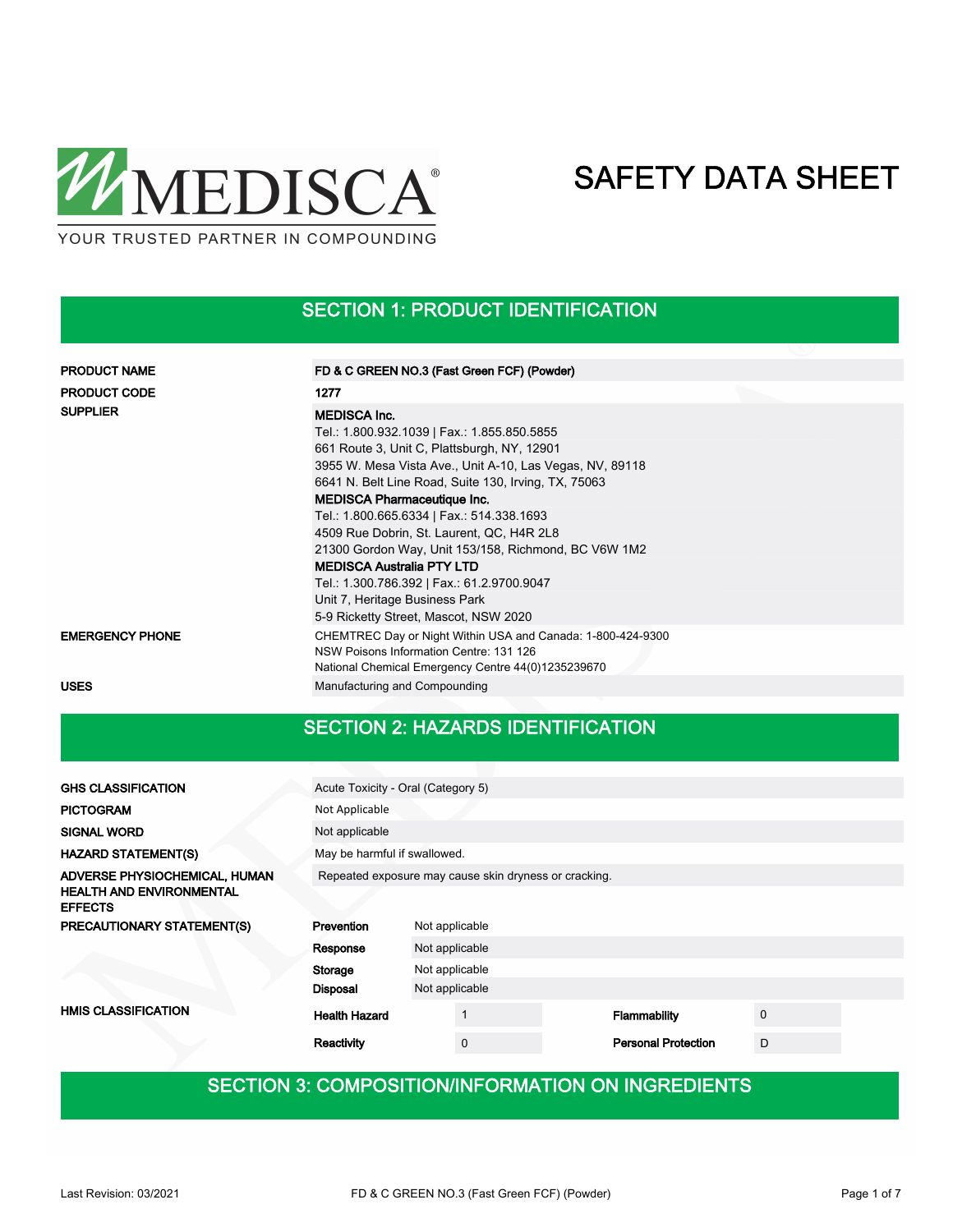

YOUR TRUSTED PARTNER IN COMPOUNDING

| <b>CHEMICAL NAME</b>        | Benzenemethanaminium, N-ethyl-N-(4-((4-(ethyl((3-sulfophenyl)methyl)amino)phenyl)<br>(4-hydroxy-2-sulfophenyl)methylene)-2,5-cyclohexadien-1-ylidene)-3-sulf- o-, hydroxide, inner salt,disodium salt |                   |                  |             |  |  |  |
|-----------------------------|-------------------------------------------------------------------------------------------------------------------------------------------------------------------------------------------------------|-------------------|------------------|-------------|--|--|--|
| <b>BOTANICAL NAME</b>       | Not applicable                                                                                                                                                                                        |                   |                  | œ           |  |  |  |
| <b>SYNONYM</b>              | C.I. Food Green 3 ; C.I. 42053                                                                                                                                                                        |                   |                  |             |  |  |  |
| <b>CHEMICAL FORMULA</b>     | C <sub>37</sub> H <sub>34</sub> N <sub>2</sub> Na <sub>2</sub> O <sub>10</sub> S <sub>3</sub>                                                                                                         |                   |                  |             |  |  |  |
| <b>CAS NUMBER</b>           | 2353-45-9                                                                                                                                                                                             |                   |                  |             |  |  |  |
| <b>ALTERNATE CAS NUMBER</b> | Not applicable                                                                                                                                                                                        |                   |                  |             |  |  |  |
| <b>MOLECULAR WEIGHT</b>     | 808.84                                                                                                                                                                                                |                   |                  |             |  |  |  |
| <b>COMPOSITION</b>          | <b>CHEMICAL NAME</b>                                                                                                                                                                                  | <b>CAS NUMBER</b> | <b>EC NUMBER</b> | % BY WEIGHT |  |  |  |
|                             | FD & C GREEN NO.3 (Fast Green FCF)                                                                                                                                                                    | 2353-45-9         | 219-091-5        | 100         |  |  |  |

There are no additional ingredients present which, within the current knowledge of the supplier and in the concentrations applicable, are classified as health hazards and hence require reporting in this section.

NOTES **NOTES** Chemical Family: Triarylmethane.

### SECTION 4: FIRST-AID MEASURES

| IN CASE OF EYE CONTACT      | Flush with copious amounts of water for 15 minutes, separating eyelids with fingers. If irritation persists seek<br>medical aid. |
|-----------------------------|----------------------------------------------------------------------------------------------------------------------------------|
| IN CASE OF SKIN CONTACT     | Wash with soap & water for 15 minutes. If irritation persists seek medical aid.                                                  |
| <b>IF SWALLOWED</b>         | Call a physician. Wash out mouth with water. Do not induce vomiting without medical advice.                                      |
| <b>IF INHALED</b>           | Remove to fresh air. If not breathing, give artificial respiration. If breathing is difficult, give oxygen. Call a<br>physician  |
| <b>SYMPTOMS AND EFFECTS</b> | Not expected to present a significant hazard under anticipated conditions of normal use.                                         |

#### SECTION 5: FIREFIGHTING MEASURES

| <b>SPECIFIC HAZARDS ARISING FROM</b><br>THE CHEMICAL                   | Not applicable.                                                                                                                                                                     |
|------------------------------------------------------------------------|-------------------------------------------------------------------------------------------------------------------------------------------------------------------------------------|
| <b>FLAMMABLE PROPERTIES</b>                                            | May be combustible at high temperature.                                                                                                                                             |
| <b>HAZARDOUS COMBUSTION PRODUCTS</b>                                   | Under fire conditions, hazardous fumes will be present.                                                                                                                             |
| <b>SUITABLE &amp; UNSUITABLE</b><br><b>EXTINGUISHING MEDIA</b>         | Small fire: dry chemical, CO <sub>2</sub> or water spray. Large fire: dry chemical, CO <sub>2</sub> , alcohol resistant foam or water<br>spray. Do not get water inside containers. |
| <b>PROTECTIVE EQUIPMENT AND</b><br><b>PRECAUTIONS FOR FIREFIGHTERS</b> | Wear self-contained breathing apparatus and protective clothing to prevent contact with skin and eyes.                                                                              |

### SECTION 6: ACCIDENTAL RELEASE MEASURES

| PERSONAL PRECAUTIONS                                    | Wear respiratory protection. Avoid dust formation. Avoid breathing vapours, mist or gas. Ensure adequate<br>ventilation. Evacuate personnel to safe areas. Avoid breathing dust. |
|---------------------------------------------------------|----------------------------------------------------------------------------------------------------------------------------------------------------------------------------------|
| <b>METHODS &amp; MATERIAL FOR</b><br><b>CONTAINMENT</b> | On land, sweep or shovel into suitable containers. Minimize generation of dust.                                                                                                  |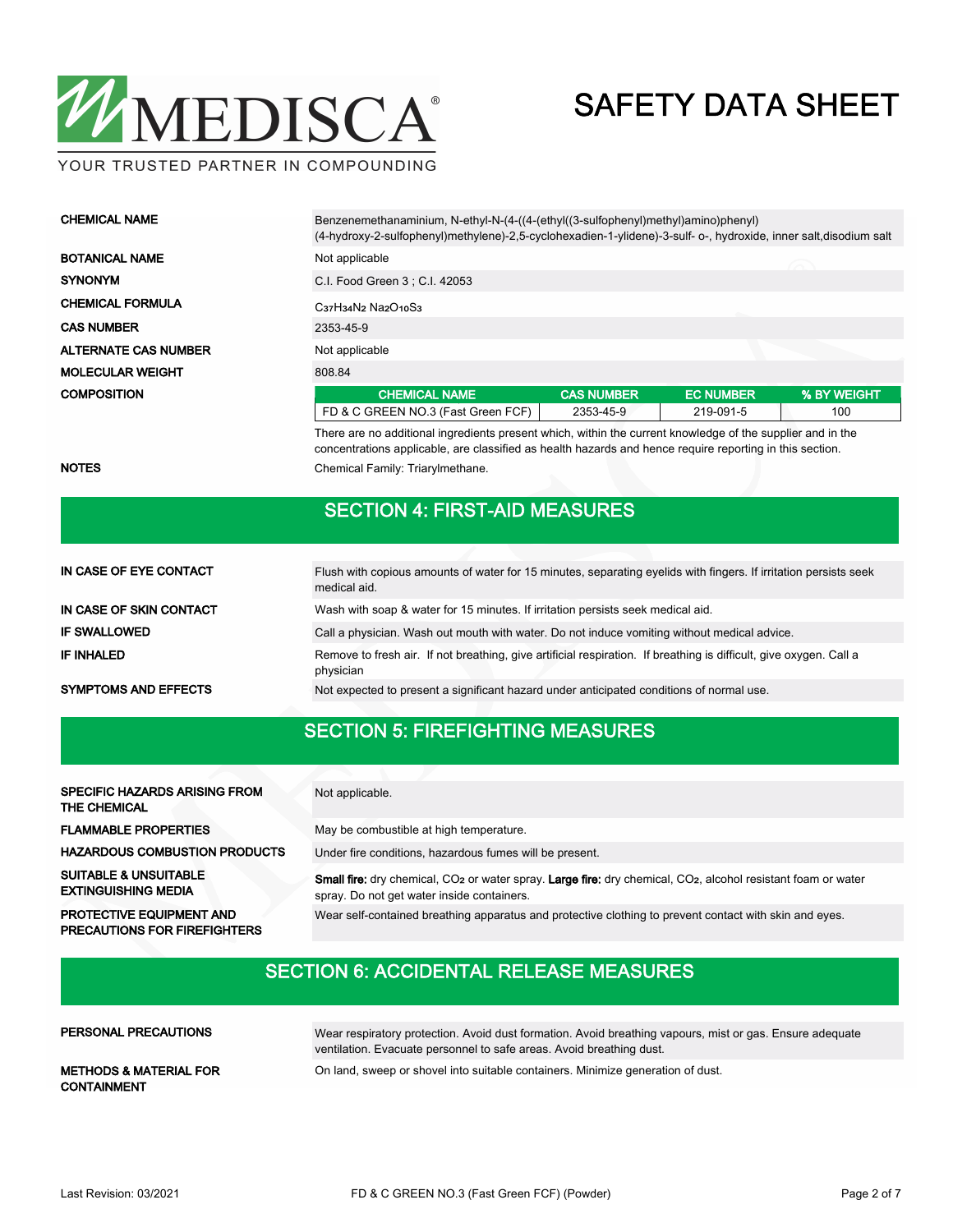

YOUR TRUSTED PARTNER IN COMPOUNDING

#### CLEANUP PROCEDURE

Do not touch damaged containers or spilled material unless wearing appropriate protective clothing. Wear respirator, chemical safety goggles, rubber boots and heavy rubber gloves. Stop leak if you can do it without risk. Prevent entry into waterways, sewers, basements or confined areas. Shut off all sources of ignition. Evacuate the area. If necessary, employ water fog to disperse the vapors. Absorb the matter with compatible vermiculite or other absorbing material. Place in a suitable container and retain for disposal. Ventilate and clean the affected area. Do not flush into sewerage system or to drains.

REFERENCE TO OTHER SECTIONS See Section 7 for information on safe handling. See Section 8 for information on personal protection equipment. See Section 13 for disposal information.

#### SECTION 7: HANDLING AND STORAGE

| <b>PRECAUTIONS FOR SAFE HANDLING</b> | Do not inhale. Avoid contact with eyes, skin and clothing. Avoid prolonged or repeated exposure. Wash<br>thoroughly after handling. Store away from incompatible materials, in a well-ventilated area. Eliminate all<br>sources of ignition. Store in accordance with local regulations. Do not store in unlabeled containers.<br>Containers that have been opened must be carefully resealed and kept upright to prevent leakage. Use<br>appropriate containment to avoid environmental contamination. |  |  |  |  |
|--------------------------------------|---------------------------------------------------------------------------------------------------------------------------------------------------------------------------------------------------------------------------------------------------------------------------------------------------------------------------------------------------------------------------------------------------------------------------------------------------------------------------------------------------------|--|--|--|--|
| <b>CONDITIONS FOR SAFE STORAGE</b>   | Store away from incompatible materials, in a well-ventilated area. Eliminate all sources of ignition. Store in<br>accordance with local regulations. Do not store in unlabeled containers. Containers that have been opened<br>must be carefully resealed and kept upright to prevent leakage. Use appropriate containment to avoid<br>environmental contamination.                                                                                                                                     |  |  |  |  |
| <b>STORAGE CONDITIONS</b>            | Store in original container, tightly sealed, protected from direct sunlight and moisture.                                                                                                                                                                                                                                                                                                                                                                                                               |  |  |  |  |
| <b>SPECIFIC END USE(S)</b>           | See Section 1                                                                                                                                                                                                                                                                                                                                                                                                                                                                                           |  |  |  |  |

#### SECTION 8: EXPOSURE CONTROLS/ PERSONAL PROTECTION

#### Chemical Name: FD & C GREEN NO.3 (Fast Green FCF) CAS #: 2353-45-9

|               | Country            |     | Limit value-8 hours |     | <b>Limit value-Short Term</b> | <b>IDLH</b> | <b>REL</b> | <b>Advisory</b> | <b>Notes</b> |
|---------------|--------------------|-----|---------------------|-----|-------------------------------|-------------|------------|-----------------|--------------|
|               |                    | ppm | mg/m <sup>3</sup>   | ppm | mg/m <sup>3</sup>             |             |            |                 |              |
| <b>OSHA</b>   | <b>USA</b>         | N/L | N/L                 | N/L | N/L                           | N/L         | N/L        | N/A             | N/A          |
| <b>ACGIH</b>  | <b>USA</b>         | N/L | N/L                 | N/L | N/L                           | N/L         | N/L        | N/A             | N/A          |
| <b>NIOSH</b>  | <b>USA</b>         | N/L | N/L                 | N/L | N/L                           | N/L         | N/L        | N/A             | N/A          |
| <b>WEEL</b>   | <b>USA</b>         | N/L | N/L                 | N/L | N/L                           | N/L         | N/L        | N/A             | N/A          |
| <b>HSIS</b>   | Australia          | N/L | N/L                 | N/L | N/L                           | N/L         | N/L        | N/A             | N/A          |
| <b>HSE</b>    | <b>UK</b>          | N/L | N/L                 | N/L | N/L                           | N/L         | N/L        | N/A             | N/A          |
| <b>GESTIS</b> | <b>Add Country</b> | N/L | N/L                 | N/L | N/L                           | N/L         | N/L        | N/A             | N/A          |

N/L = Not listed ; N/A = Not Available

PELs are 8-hour TWAs = Limit value - Eight hours

Ceiling or Short-Term TWA = STEL = Limit value - Short term

#### EXPOSURE GUIDELINES

Consult local authorities for provincial or state exposure limits. Particulates not otherwise regulated, respirable fraction: 5 mg/m<sup>3</sup>

Eyes: Wear appropriate protective eyeglasses or chemical safety goggles as described by WHMIS or OSHA's eye and face protection regulations in 29 CFR 1910.133 or European Standard EN166. Skin: Wear appropriate gloves to prevent skin exposure. Clothing: Wear appropriate protective clothing to minimize contact with skin. Respirators: Follow WHMIS or OSHA respirator regulations found in 29 CFR 1910.134 or European Standard EN 149. Use a NIOSH/MSHA or European Standard EN 149 approved respirator if exposure limits are exceeded or if irritation or other symptoms are experienced. Thermal Hazards: For products representing a thermal hazard, appropriate Personal Protective Equipment should be used. PERSONAL PROTECTIVE EQUIPMENT SPECIFIC ENGINEERING CONTROLS Adequate mechanical ventilation. Fumehood, eye wash station, and safety shower.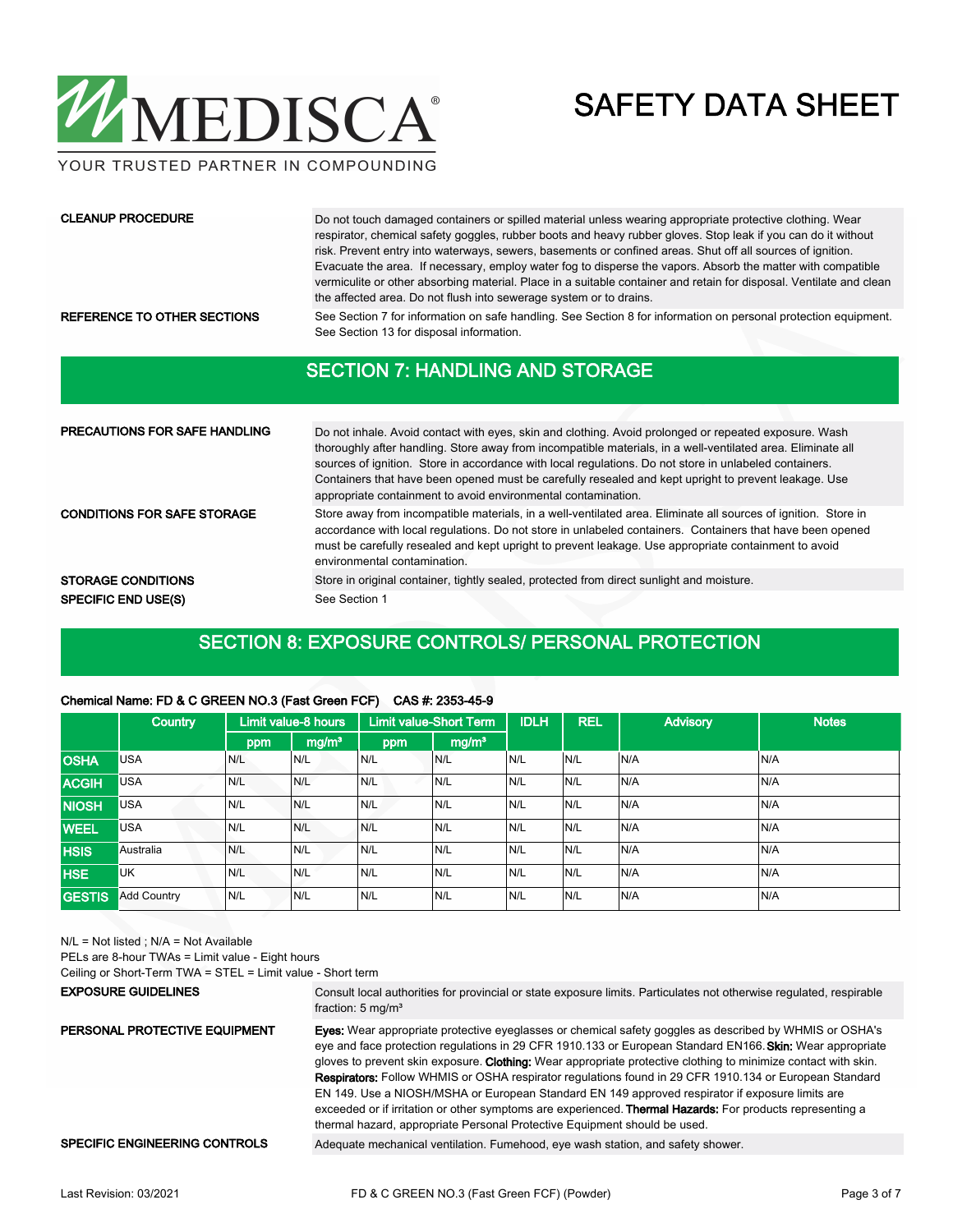

### SECTION 9: PHYSICAL AND CHEMICAL PROPERTIES

| <b>PHYSICAL STATE</b>                      | Solid    |                                                 |  |                                                      |               |  |                                                      |                |  |  |  |  |
|--------------------------------------------|----------|-------------------------------------------------|--|------------------------------------------------------|---------------|--|------------------------------------------------------|----------------|--|--|--|--|
| <b>DESCRIPTION</b>                         |          | Dark green powder.                              |  |                                                      |               |  |                                                      |                |  |  |  |  |
| <b>SOLUBILITY</b>                          |          | Soluble in water; sparingly soluble in alcohol. |  |                                                      |               |  |                                                      |                |  |  |  |  |
| <b>ODOR</b>                                | Odorless |                                                 |  |                                                      |               |  |                                                      |                |  |  |  |  |
| <b>FLAMMABILITY</b>                        |          | May be combustible at high temperature          |  |                                                      |               |  |                                                      |                |  |  |  |  |
| <b>AUTO-IGNITION</b><br><b>TEMPERATURE</b> |          | Not available                                   |  | <b>BOILING POINT</b>                                 | Not available |  | <b>DECOMPOSITION</b><br><b>TEMPERATURE</b>           | Not available  |  |  |  |  |
| <b>EVAPORATION RATE</b>                    |          | Not available                                   |  | <b>EXPLOSIVE LIMIT</b>                               | Not available |  | <b>FLASH POINT</b>                                   | Not available  |  |  |  |  |
| log P<br>(OCTANOL-WATER)                   |          | $-5.420$                                        |  | <b>LOWER FLAMMABLE/</b><br><b>EXPLOSIVE LIMIT(S)</b> | Not available |  | <b>MELTING/FREEZING</b><br><b>POINT</b>              | 290 °C, 554 °F |  |  |  |  |
| <b>ODOR THRESHOLD</b>                      |          | Not available                                   |  | <b>OXIDIZING PROPERTY</b>                            | Not available |  | pH                                                   | Not available  |  |  |  |  |
| <b>RELATIVE DENSITY</b><br>$(WATER = 1)$   |          | Not available                                   |  | <b>SPECIFIC GRAVITY</b>                              | Not available |  | <b>UPPER FLAMMABLE/</b><br><b>EXPLOSIVE LIMIT(S)</b> | Not available  |  |  |  |  |
| <b>VAPOR DENSITY</b><br>$(AIR = 1)$        |          | Not available                                   |  | <b>VAPOR PRESSURE</b>                                | Not available |  | <b>VISCOSITY</b>                                     | Not available  |  |  |  |  |

The physical data presented above are typical values and should not be construed as a specification.

### SECTION 10: STABILITY AND REACTIVITY

| <b>REACTIVITY</b>                                 | Not established.                                                                           |
|---------------------------------------------------|--------------------------------------------------------------------------------------------|
| <b>CHEMICAL STABILITY</b>                         | Stable under recommended storage conditions. Color remains stable at pH: 2-11.             |
| <b>INCOMPATIBLE MATERIALS</b>                     | Strong oxidants and reducing agents may destroy color.                                     |
| <b>HAZARDOUS DECOMPOSITION</b><br><b>PRODUCTS</b> | Toxic fumes of carbon monoxide, carbon dioxide, nitrogen oxides and other gases may occur. |
| <b>HAZARDOUS POLYMERIZATION</b>                   | Will not occur.                                                                            |
| POSSIBLITY OF HAZARDOUS<br><b>REACTION</b>        | Not established.                                                                           |
| <b>CONDITIONS TO AVOID</b>                        | Moisture, sunlight and extreme temperatures.                                               |

#### SECTION 11: TOXICOLOGICAL INFORMATION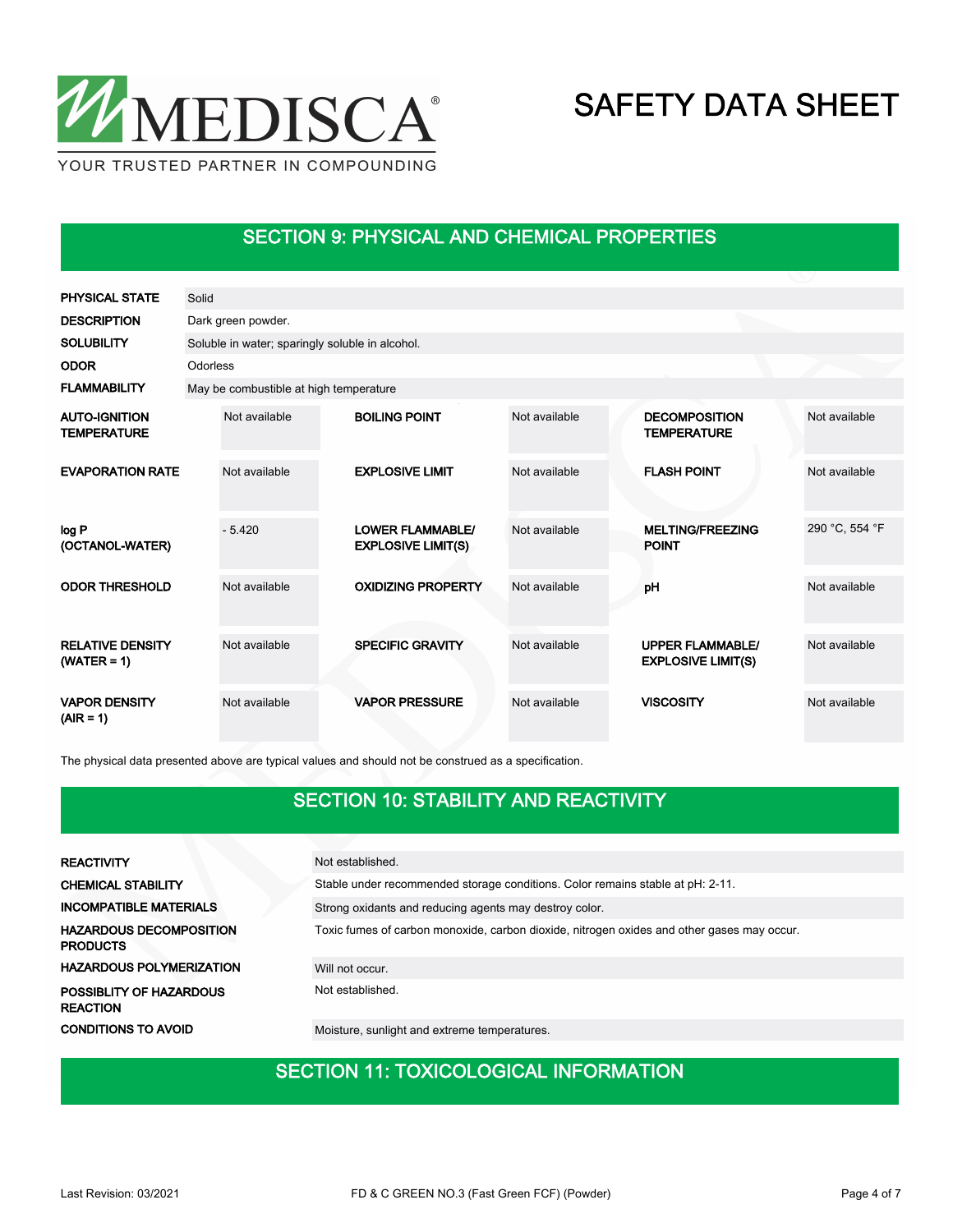

YOUR TRUSTED PARTNER IN COMPOUNDING

| <b>ACUTE TOXICITY</b>                                               | Oral: Rat: LD50: (mg/kg): > 2000<br>Dermal: Rabbit: LD50: (mg/kg): Not available<br>Inhalation: Rat: LC50: (mg /L/4hr): Not available                                                                                                                                                                                                                                                                                                                                                                        |                                                                                                                                                 |  |  |  |  |  |
|---------------------------------------------------------------------|--------------------------------------------------------------------------------------------------------------------------------------------------------------------------------------------------------------------------------------------------------------------------------------------------------------------------------------------------------------------------------------------------------------------------------------------------------------------------------------------------------------|-------------------------------------------------------------------------------------------------------------------------------------------------|--|--|--|--|--|
| <b>SKIN CORROSION/IRRITATION</b>                                    | Due to lack of data the classification is not possible.                                                                                                                                                                                                                                                                                                                                                                                                                                                      |                                                                                                                                                 |  |  |  |  |  |
| <b>SERIOUS EYE DAMAGE/EYE</b><br><b>IRRITATION</b>                  | Due to lack of data the classification is not possible.                                                                                                                                                                                                                                                                                                                                                                                                                                                      |                                                                                                                                                 |  |  |  |  |  |
| <b>RESPIRATORY SENSITIZATION</b>                                    | Due to lack of data the classification is not possible.                                                                                                                                                                                                                                                                                                                                                                                                                                                      |                                                                                                                                                 |  |  |  |  |  |
| <b>SKIN SENSITIZATION</b>                                           |                                                                                                                                                                                                                                                                                                                                                                                                                                                                                                              | Due to lack of data the classification is not possible.                                                                                         |  |  |  |  |  |
| <b>GERM CELL MUTAGENICITY</b>                                       | Based on available data, the classification criteria are not met.<br>Suspected mutagen: CAESAR Mutagenicity model in VEGA (Q)SAR platform predicts that the chemical is<br>Mutagen (moderate reliability); KNN Mutagenicity model in VEGA (Q)SAR platform predicts that the chemical is<br>Mutagen (moderate reliability); SARPY Mutagenicity model in VEGA (Q)SAR platform predicts that the chemical<br>is Mutagen (moderate reliability).<br>Animal experiments showed mutagenic and teratogenic effects. |                                                                                                                                                 |  |  |  |  |  |
| <b>CARCINOGENICITY</b>                                              | <b>OSHA</b>                                                                                                                                                                                                                                                                                                                                                                                                                                                                                                  | FD & C GREEN NO.3 (Fast Green FCF) is not listed.                                                                                               |  |  |  |  |  |
|                                                                     | <b>NTP</b>                                                                                                                                                                                                                                                                                                                                                                                                                                                                                                   | FD & C GREEN NO.3 (Fast Green FCF) is not listed.                                                                                               |  |  |  |  |  |
|                                                                     | <b>IARC</b>                                                                                                                                                                                                                                                                                                                                                                                                                                                                                                  | FD & C GREEN NO.3 (Fast Green FCF) is listed in group 3 (not classifiable as to its<br>carcinogenicity to humans).                              |  |  |  |  |  |
|                                                                     | California<br>Proposition 65                                                                                                                                                                                                                                                                                                                                                                                                                                                                                 | This product does not contain any chemicals known to the State of California to cause<br>cancer, birth defects, or any other reproductive harm. |  |  |  |  |  |
| ADDITIONAL CARCINOGENICITY<br><b>INFORMATION</b>                    | Due to lack of data the classification is not possible.                                                                                                                                                                                                                                                                                                                                                                                                                                                      |                                                                                                                                                 |  |  |  |  |  |
| <b>REPRODUCTIVE TOXICITY</b>                                        | Due to lack of data the classification is not possible.                                                                                                                                                                                                                                                                                                                                                                                                                                                      |                                                                                                                                                 |  |  |  |  |  |
| SPECIFIC TARGET ORGAN TOXICITY -<br><b>SINGLE EXPOSURE</b>          | Due to lack of data the classification is not possible.                                                                                                                                                                                                                                                                                                                                                                                                                                                      |                                                                                                                                                 |  |  |  |  |  |
| <b>SPECIFIC TARGET ORGAN TOXICITY -</b><br><b>REPEATED EXPOSURE</b> | Due to lack of data the classification is not possible.                                                                                                                                                                                                                                                                                                                                                                                                                                                      |                                                                                                                                                 |  |  |  |  |  |
| <b>ASPIRATION HAZARDS</b>                                           | Based on available data, the classification criteria are not met.                                                                                                                                                                                                                                                                                                                                                                                                                                            |                                                                                                                                                 |  |  |  |  |  |
| <b>SIGNS AND SYMPTOMS OF</b><br><b>EXPOSURE</b>                     | Not expected to present a significant hazard under anticipated conditions of normal use.                                                                                                                                                                                                                                                                                                                                                                                                                     |                                                                                                                                                 |  |  |  |  |  |
| POTENTIAL HEALTH EFFECTS                                            | Inhalation                                                                                                                                                                                                                                                                                                                                                                                                                                                                                                   | May be harmful if inhaled. May cause respiratory tract irritation.                                                                              |  |  |  |  |  |
|                                                                     | Ingestion                                                                                                                                                                                                                                                                                                                                                                                                                                                                                                    | May be harmful if swallowed. May cause irritation of the gastrointestinal tract.                                                                |  |  |  |  |  |
|                                                                     | <b>Skin</b>                                                                                                                                                                                                                                                                                                                                                                                                                                                                                                  | May be harmful if absorbed through skin. May cause skin irritation                                                                              |  |  |  |  |  |
|                                                                     | Eyes                                                                                                                                                                                                                                                                                                                                                                                                                                                                                                         | May cause eye irritation.                                                                                                                       |  |  |  |  |  |

### SECTION 12: ECOLOGICAL INFORMATION

| <b>TOXICITY</b>                  | EC50: 48 Hr: Crustacea: Daphnia: (mg/L): 336000<br>LC50: 96 Hr: Fish: (mg/L): 12400000<br>EC50: 72 Hr: Algae: Freshwater Algae: (mg/L): 62.9           |
|----------------------------------|--------------------------------------------------------------------------------------------------------------------------------------------------------|
| PERSISTENCE AND DEGRADABILITY    | The substance is not readily biodegradable                                                                                                             |
| <b>BIOACCUMULATIVE POTENTIAL</b> | Low: Log Pow: -5.420<br>$BCF: 3.2$ . The substance is non bioaccumulative.                                                                             |
| <b>MOBILITY IN SOIL</b>          | Soluble in water: $20.0$ g/100 mL ( $25^{\circ}$ C)<br>The substance has strong adsorption to soil and negligible migration potential to ground water. |
| <b>OTHER ADVERSE EFFECTS</b>     | Not available                                                                                                                                          |
|                                  | This product is not intended to be released into the environment                                                                                       |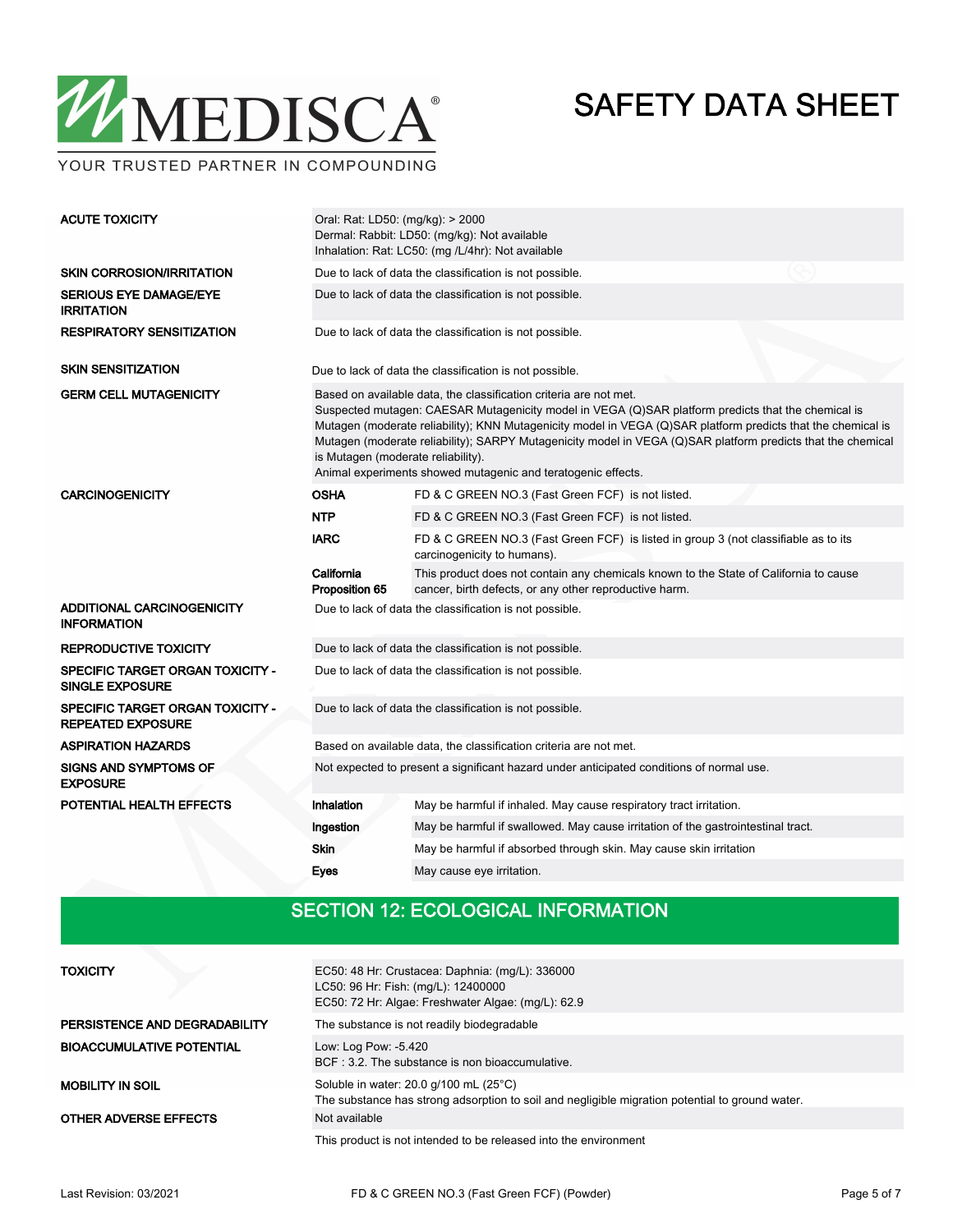

### SECTION 13: DISPOSAL CONSIDERATIONS

WASTE DISPOSAL **Dispose of in accordance with federal / local laws and regulations**. Avoid release into the environment.

#### SECTION 14: TRANSPORT INFORMATION

| UN PROPER SHIPPING NAME                                                                            | Not dangerous good |
|----------------------------------------------------------------------------------------------------|--------------------|
| <b>UN NUMBER</b>                                                                                   | Not applicable     |
| <b>CLASS</b>                                                                                       | Not applicable     |
| <b>PACKING GROUP</b>                                                                               | Not applicable     |
|                                                                                                    |                    |
| <b>AUSTRALIA</b>                                                                                   |                    |
| <b>HAZCHEM</b>                                                                                     | Not applicable     |
| EU<br><b>TRANSPORT IN BULK ACCORDING TO</b><br>ANNEX II OF MARPOL 73/78 AND THE<br><b>IBC CODE</b> | Not listed         |
| <b>ENVIRONMENTAL HAZARDS</b>                                                                       | Not available      |
| SPECIAL SHIPPING INFORMATION                                                                       | Not applicable     |
|                                                                                                    |                    |

### SECTION 15: REGULATORY INFORMATION

#### UNITED STATES REGULATIONS

| <b>Chemical Name</b><br>& CAS                   | <b>CERCLA</b><br><b>40 CFR</b><br>Part 302.4 | <b>SARA (Title III)</b><br><b>40 CFR</b><br>Part 372.65 | <b>Appendix A</b> | EPA 40 CFR Part 355<br><b>Appendix B</b> | <b>Pennsylvania</b> | Right-to-know<br>New Jersey | Massachusetts | California<br>Prop 65 |
|-------------------------------------------------|----------------------------------------------|---------------------------------------------------------|-------------------|------------------------------------------|---------------------|-----------------------------|---------------|-----------------------|
| FD & C GREEN NO.3 (Fast<br>Green FCF) 2353-45-9 | N/L                                          | N/L                                                     | N/L               | N/L                                      | N/L                 |                             | N/L           | N/L                   |

N/L = Not Listed; X = Listed

#### AUSTRALIAN REGULATIONS

| <b>Chemical Name</b><br>& CAS                   | <b>Poisons and Therapeutic</b><br><b>Goods Requlation</b> |     | Code of Practices -<br><b>Illicit Drug</b><br><b>Precursors</b> |  |
|-------------------------------------------------|-----------------------------------------------------------|-----|-----------------------------------------------------------------|--|
| FD & C GREEN NO.3 (Fast<br>Green FCF) 2353-45-9 | N/L                                                       | N/L | N/L                                                             |  |

N/L = Not Listed

#### EU REGULATIONS